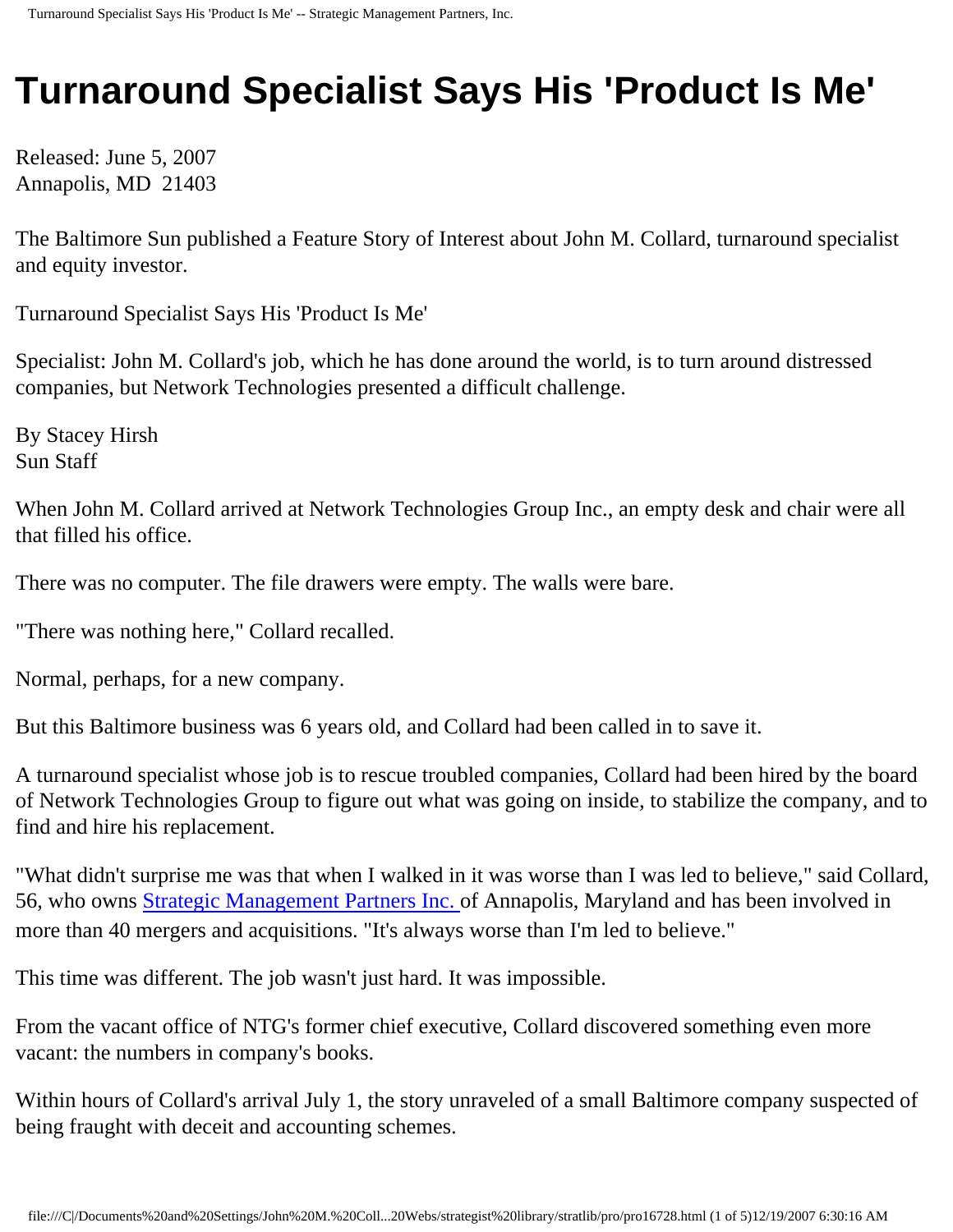Turnaround Specialist Says His 'Product Is Me' -- Strategic Management Partners, Inc.

"Let's face it, this thing just imploded," Collard said.

Distressed companies are his specialty. A 1969 graduate of Southern Illinois University, Collard grew up north of Chicago. He began his career as a financial analyst and went on to work for nearly a decade at Martin Marietta Corp., long before it merged with Lockheed Corp. in 1995.

But it wasn't until after he was recruited to help Delta Data Systems of Columbia that Collard found his calling.

He shrank the company, sold its assets and took it into bankruptcy in 1990.

"That was my first client," Collard recalled. "I just said to myself, 'My product is me and my ability to run companies.'"

Collard's other clients have been around the globe, from San Diego to Pennsylvania to Eastern Europe to Baltimore. He typically comes into a company as a chief executive, deputy chief executive or as a consultant for equity capital investors, though in the future he hopes to work for a company on the investment side.

Patrick Jewel met Collard about two years ago when he was interviewing candidates to take over Xcellent Ventures LLC, a troubled sportswear company in Largo in which Jewel was a major investor.

From a fishbowl-like conference room, Jewel was running late interviewing someone when Collard arrived for his 5:30 p.m. appointment. As he looked outside the glass room, Jewel saw Collard standing in front of an open door with the sun setting behind him. He had his hands on his hips and a look on his face that said, "It's my turn," Jewel recalled.

"It was sort of like a Wild West picture with a gunslinger there," Jewel said.

Jewel said Collard was aggressive and reminded him of Ross Perot. Even though he had interviewed 10 candidates for the job, Jewel said, he selected Collard right away.

"There was no question," Jewel said. "There really wasn't even another group of people that I felt like could do the job that he was preparing to do for me."

Collard also helped run the Turnaround Management Association, a Chicago group of which he was chairman of in 1995.

Members of the association said Collard was instrumental in developing a communications program within the organization, bringing discipline to it and keeping it growing. TMA had about 1,500 members when Collard took office there in 1995 and now has more than 5,000.

'One of the key people'

"John was really one of the key people, in my opinion, in terms of really energizing the group," said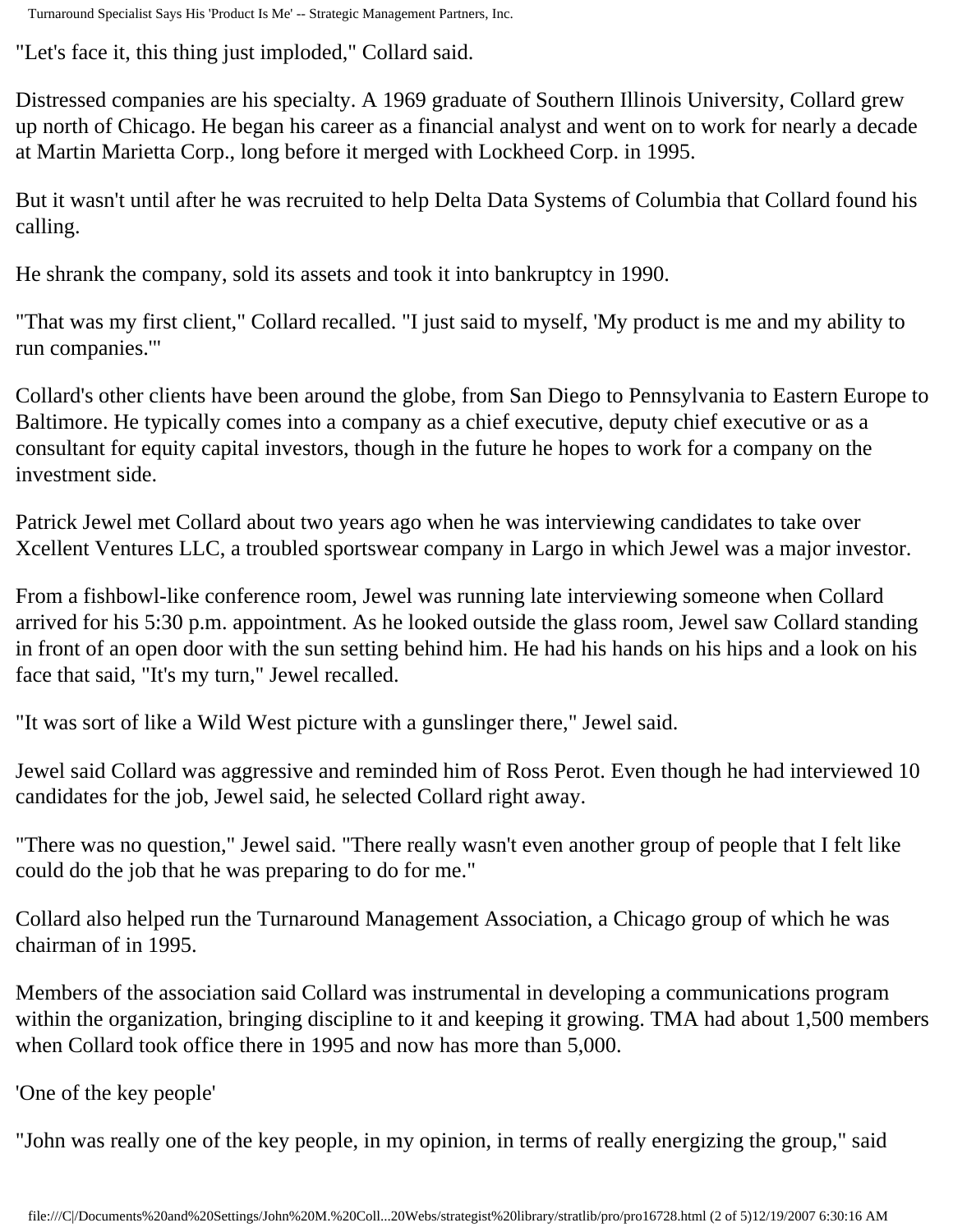Turnaround Specialist Says His 'Product Is Me' -- Strategic Management Partners, Inc.

Martin J. McKinley, a past association chairman who is president of Wells Fargo Business Credit Inc. in Minneapolis.

"He's thorough, he pays attention to detail, identifies good talent in people and gives people a clear direction and then lets them have enough free rein to accomplish what needs to be accomplished," said Tom Hays, a turnaround specialist from outside Philadelphia who is a member of the TMA and president of its sister organization, the Association of Certified Turnaround Professionals.

But for a struggling company in need, Collard's help doesn't come cheap - about \$250 to \$500 an hour. For that price, Collard will take control of a company and stop the bleeding, put in a new plan for running the business and hire his replacement.

"I'm always working myself out of a job," Collard joked.

Office is in his home

He spends much of his working hours behind the desks of other chief executives, but Collard's desk is in the basement of his Annapolis home, where the office overlooks a garden and a small fishpond. The office is adorned with a boat wheel, a pillow that reads "A man's place is on his boat," and a miniature Wilson character from the Tom Hanks movie Cast Away.

So it's no surprise that Collard likes to spend his spare time on his 33-foot sailboat or on his Harley-Davidson motorcycle, which also is evident in Collard's decorative office, where a Harley clock that vrooooms every hour on the hour hangs on the wall.

But riding a Harley might be the last place to look for this gray-haired businessman who can be seen during the week in dark suits, crisp shirts and wire-rimmed glasses.

Recently, Collard has spent his days at 911 South Ann Street in Fells Point at Network Technologies Group.

A privately held company, NTG installed cable for utility and telecommunications companies, including Comcast Corp., AT&T Corp. and MCI.

When Collard arrived in July, he replaced Michele Tobin, NTG's former chief executive and co-founder. She could not be reached for comment for this article.

Collard said that after he began asking questions but wasn't getting the answers he thought he should, he discovered that NTG had toyed with its books. When he called Comcast, the company said it owed NTG about a third of what Collard thought he would be receiving.

"Pretty soon, one thing starts coming after another," Collard said.

At 10 a.m. on his second day on the job, Collard was in a conference room with an accounts receivable clerk and his supervisor going over paperwork. Again, Collard's questions weren't getting answered.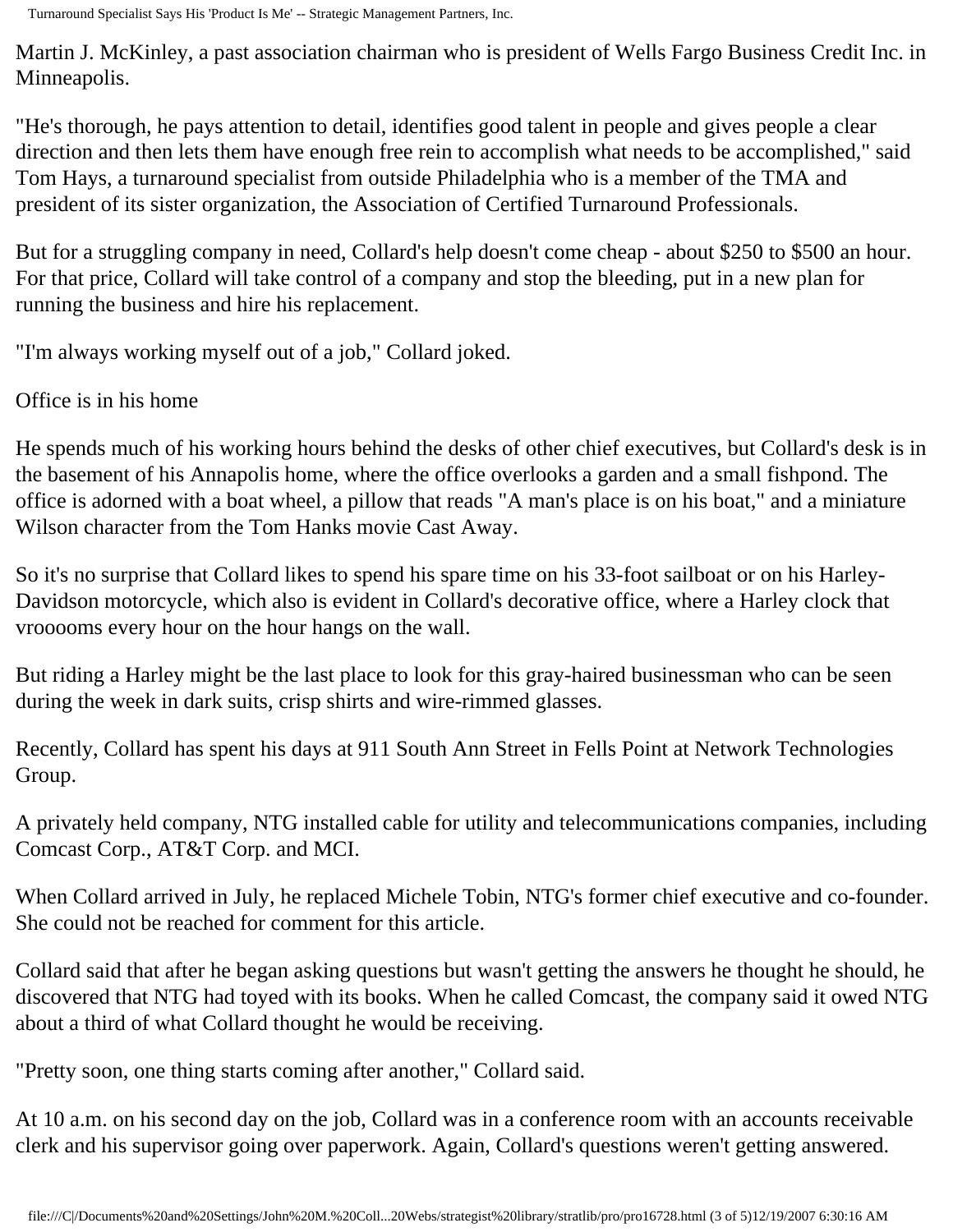Finally, the nervous clerk asked his supervisor, "'Can I tell him?'" Collard recalled.

Collard forcefully told the clerk, "You better tell me."

NTG had overstated profits by \$4 million by creating \$2 million in phony receivables invoices and by failing to list \$2 million in accounts payable, Collard was told. He said the company inflated its numbers to increase its line of credit with Mercantile-Safe Deposit and Trust Co.

He confirmed that before he arrived, the company had deducted money from workers paychecks for their 401(k)s but hadn't sent the money to the firm handling the accounts. Checks that NTG had written for employee health insurance in June bounced, so the workers were not covered, he said.

"When I asked them, 'Why did you do this?' they said, 'We were told to,'" Collard said.

Collard called NTG's accountants, Ellin & Tucker, Chartered of Baltimore, to double-check his findings, and the story continued to unfold.

Collard had seen troubled companies before, but he said he had never uncovered fraud to this extent.

Though the situation at companies is typically worse than he is led to believe, "the fact that it was this bad was a surprise," Collard said.

NTG closed July 12, and its 125 workers lost their jobs.

Possible investigations

The FBI and the state attorney general's criminal investigation division are thought to be investigating the company.

Collard said he could have saved the company had NTG's board hired him sooner.

By the time he got there in July, it was too late, he said. So Collard closed the company and auctioned off its assets late last month, raising more than \$750,000 to go to the bank.

That money won't cover the bank's losses, Collard said. And NTG's former employees will never see their last three weeks of pay.

"Imagine when you go home Thursday night and you don't know how you can make that payroll for 125 people," Collard said. "And unless there's a miracle you can't, and at NTG you couldn't."

## About the Principal

John M. Collard, is Chairman of Annapolis, Maryland-based Strategic Management Partners, Inc. (410- 263-9100, [www.StrategicMgtPartners.com](http://www.strategicmgtpartners.com/) ), a nationally recognized turnaround management firm specializing in interim executive leadership, asset recovery, and investing in underperforming